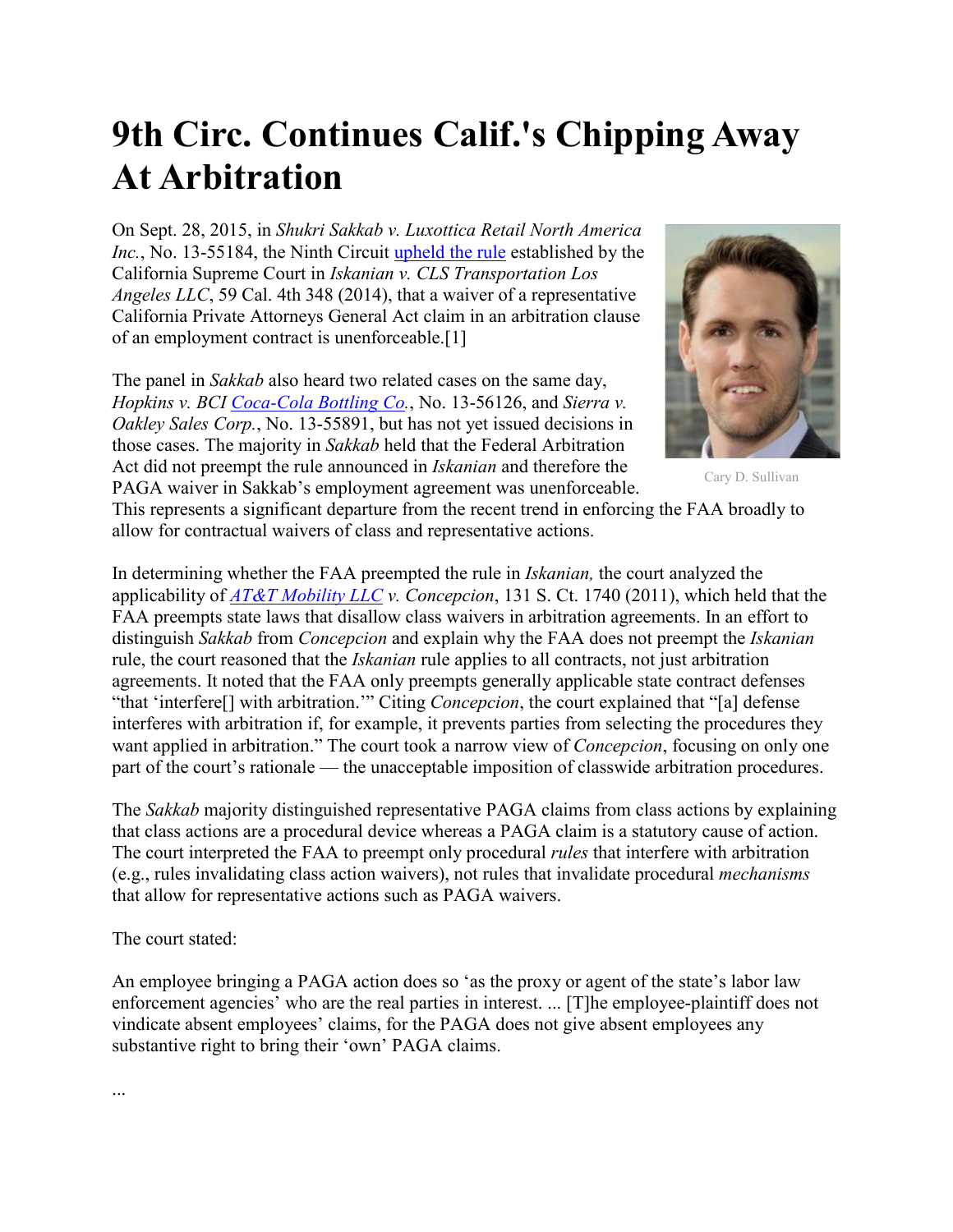Because representative PAGA claims do not require any special procedures, prohibiting waiver of such claims does not diminish parties' freedom to select the arbitration procedures that best suit their needs.

This, the court noted, is the critical distinction between the *Iskanian* rule and the rule at issue in *Concepcion*. But by focusing on whether the *Iskanian* rule affects the rights of absent parties, the court ignores the effect on the parties to the contract. Allowing a PAGA claim to proceed notwithstanding a contractual waiver limits the scope of the FAA by narrowing the definition of a contract defense that "interferes with arbitration."

The court rejected the idea that the *Iskanian* rule should be preempted because it upsets the parties' contractual expectations, stating that any general contract defense would do so. But where parties have contractually agreed to arbitrate all claims on an individual basis, the *Iskanian* rule allows employees to demand arbitration on different terms, which is what the FAA was designed to prevent. The court also rejected the idea that the *Iskanian* rule should be preempted because defendants face high stakes in PAGA actions, making arbitration less attractive. "[T]he FAA would not preempt a state statutory cause of action that imposed substantial liability merely because the action's high stakes would arguably make it poorly suited to arbitration." As such, the court explained that the FAA does not preempt a rule prohibiting PAGA waivers "just because the amount of penalties an aggrieved employee is authorized to recover for the state makes the formal procedures of litigation more attractive than arbitration's informal procedures." The court has again chipped away at the FAA, which previously considered the difference between what the parties agreed to before and after application of the rule of the forum state and used that comparison in deciding whether the goal of arbitration was frustrated by the rule.

The majority concluded that "the *Iskanian* rule does not conflict with the FAA, because it leaves parties free to adopt the kinds of informal procedures normally available in arbitration." In *Concepcion*, the [U.S. Supreme Court](http://www.law360.com/agencies/u-s-supreme-court) emphasized that arbitration is a matter of contract law and that courts must honor the parties' expectations. Under the majority opinion, the rule in the Ninth Circuit now seems to be that if class arbitration procedures are not required by the rule of the forum state, then the FAA is inapplicable.

The dissent would have held that the *Iskanian* rule is preempted by the FAA and affirmed the district court's ruling, which enforced the PAGA waiver and compelled individual arbitration. The dissent explained that "[t]he *…* rule [at issue in *Concepcion*] and the *Iskanian* rule are sufficiently analogous to guide [its] decision." It discussed the similarities between class actions and PAGA claims and noted how waivers of each usually appear together. The result of the *Iskanian* rule, the dissent explained, is to "allow[] any party to an employment contract to demand arbitration of a representative PAGA claim *ex post*." The dissent also noted that the *Iskanian* rule makes arbitration slower, requires more formal and complex procedures, and exposes defendants to substantial unanticipated risks — essentially saying the *Iskanian* rule should fail for all the reasons set forth in *Concepcion*.

The majority opinion is now the law of the Ninth Circuit and will continue to be so unless or